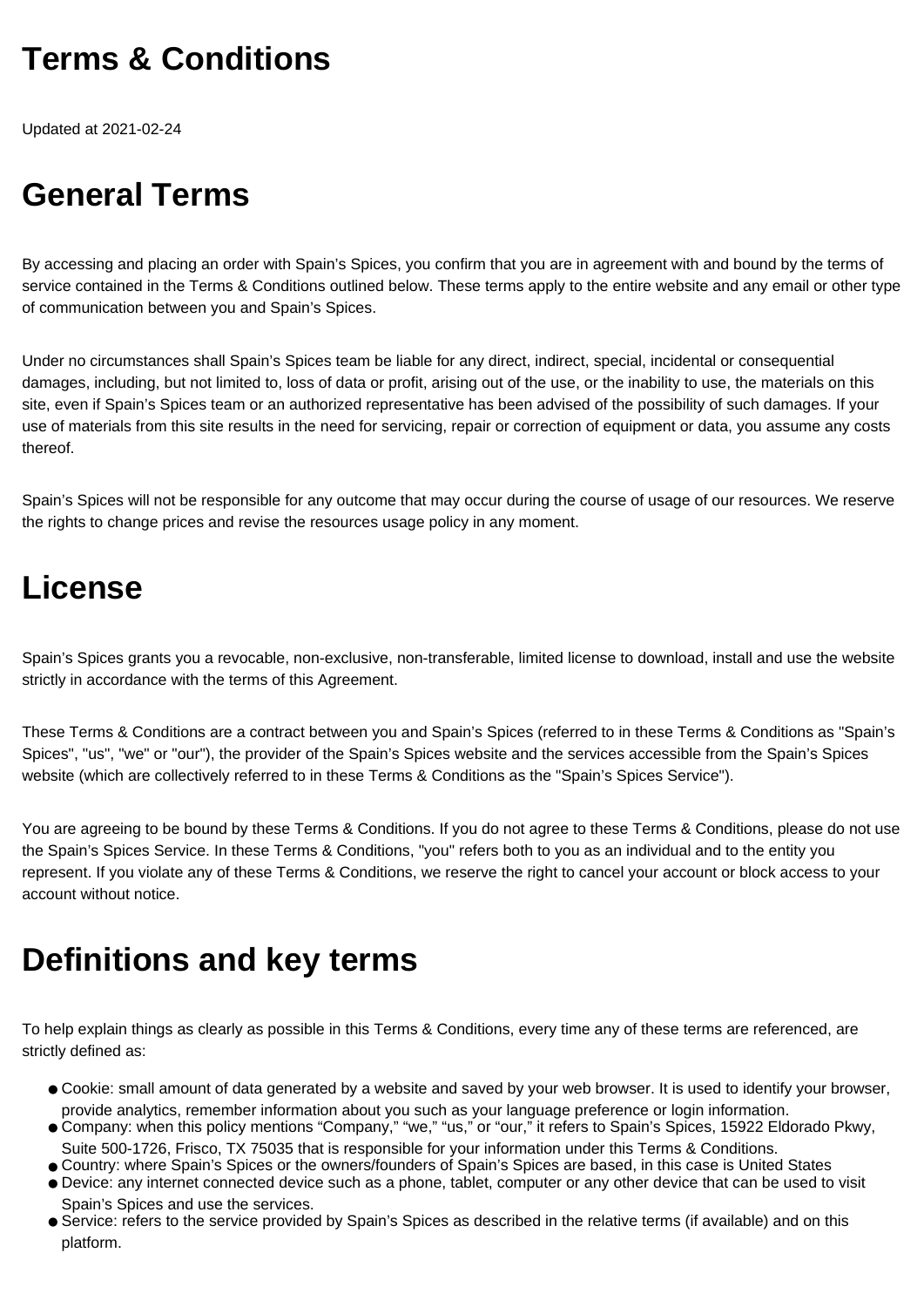- Third-party service: refers to advertisers, contest sponsors, promotional and marketing partners, and others who provide our content or whose products or services we think may interest you.
- Website: Spain's Spices."'s" site, which can be accessed via this URL: www.spainsspices.com
- You: a person or entity that is registered with Spain's Spices to use the Services.

#### **Restrictions**

You agree not to, and you will not permit others to:

- License, sell, rent, lease, assign, distribute, transmit, host, outsource, disclose or otherwise commercially exploit the website or make the platform available to any third party.
- Modify, make derivative works of, disassemble, decrypt, reverse compile or reverse engineer any part of the website.
- Remove, alter or obscure any proprietary notice (including any notice of copyright or trademark) of Spain's Spices or its affiliates, partners, suppliers or the licensors of the website.

### **Return and Refund Policy**

Thanks for shopping at Spain's Spices. We appreciate the fact that you like to buy the stuff we build. We also want to make sure you have a rewarding experience while you're exploring, evaluating, and purchasing our products.

As with any shopping experience, there are terms and conditions that apply to transactions at Spain's Spices. We'll be as brief as our attorneys will allow. The main thing to remember is that by placing an order or making a purchase at Spain's Spices, you agree to the terms along with Spain's Spices."'s" Privacy Policy.

If, for any reason, You are not completely satisfied with any good or service that we provide, don't hesitate to contact us and we will discuss any of the issues you are going through with our product.

## **Your Suggestions**

Any feedback, comments, ideas, improvements or suggestions (collectively, "Suggestions") provided by you to Spain's Spices with respect to the website shall remain the sole and exclusive property of Spain's Spices.

Spain's Spices shall be free to use, copy, modify, publish, or redistribute the Suggestions for any purpose and in any way without any credit or any compensation to you.

### **Your Consent**

We've updated our Terms & Conditions to provide you with complete transparency into what is being set when you visit our site and how it's being used. By using our website, registering an account, or making a purchase, you hereby consent to our Terms & Conditions.

#### **Links to Other Websites**

This Terms & Conditions applies only to the Services. The Services may contain links to other websites not operated or controlled by Spain's Spices. We are not responsible for the content, accuracy or opinions expressed in such websites, and such websites are not investigated, monitored or checked for accuracy or completeness by us. Please remember that when you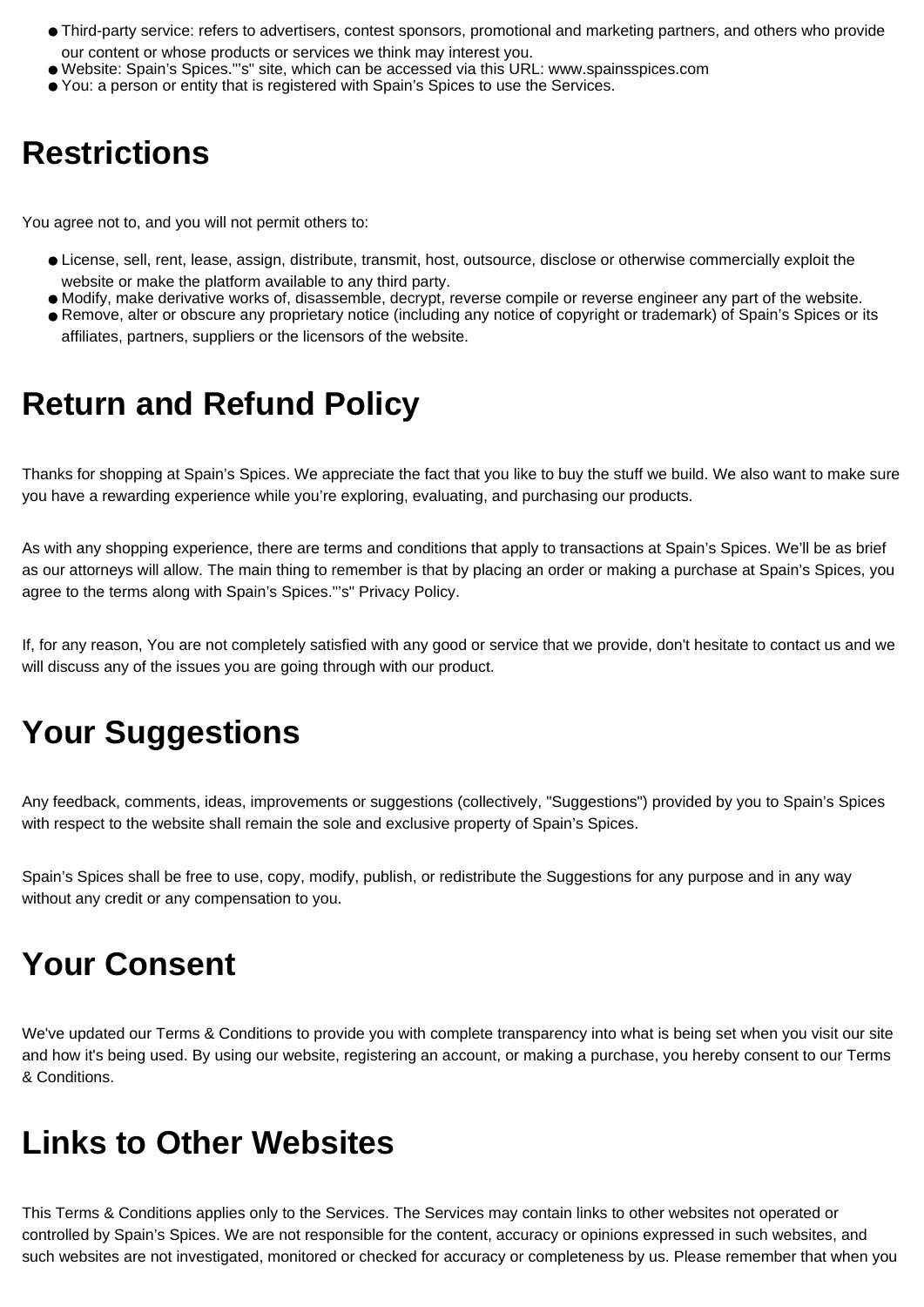use a link to go from the Services to another website, our Terms & Conditions are no longer in effect. Your browsing and interaction on any other website, including those that have a link on our platform, is subject to that website's own rules and policies. Such third parties may use their own cookies or other methods to collect information about you.

### **Cookies**

Spain's Spices uses "Cookies" to identify the areas of our website that you have visited. A Cookie is a small piece of data stored on your computer or mobile device by your web browser. We use Cookies to enhance the performance and functionality of our website but are non-essential to their use. However, without these cookies, certain functionality like videos may become unavailable or you would be required to enter your login details every time you visit the website as we would not be able to remember that you had logged in previously. Most web browsers can be set to disable the use of Cookies. However, if you disable Cookies, you may not be able to access functionality on our website correctly or at all. We never place Personally Identifiable Information in Cookies.

### **Changes To Our Terms & Conditions**

You acknowledge and agree that <?=Spain's Spices;?> may stop (permanently or temporarily) providing the Service (or any features within the Service) to you or to users generally at <?=Spain's Spices;?>'s sole discretion, without prior notice to you. You may stop using the Service at any time. You do not need to specifically inform <?=Spain's Spices;?> when you stop using the Service. You acknowledge and agree that if <?=Spain's Spices;?> disables access to your account, you may be prevented from accessing the Service, your account details or any files or other materials which is contained in your account.

If we decide to change our Terms & Conditions, we will post those changes on this page, and/or update the Terms & Conditions modification date below.

### **Modifications to Our website**

Spain's Spices reserves the right to modify, suspend or discontinue, temporarily or permanently, the website or any service to which it connects, with or without notice and without liability to you.

### **Updates to Our website**

Spain's Spices may from time to time provide enhancements or improvements to the features/ functionality of the website, which may include patches, bug fixes, updates, upgrades and other modifications ("Updates").

Updates may modify or delete certain features and/or functionalities of the website. You agree that Spain's Spices has no obligation to (i) provide any Updates, or (ii) continue to provide or enable any particular features and/or functionalities of the website to you.

You further agree that all Updates will be (i) deemed to constitute an integral part of the website, and (ii) subject to the terms and conditions of this Agreement.

## **Third-Party Services**

We may display, include or make available third-party content (including data, information, applications and other products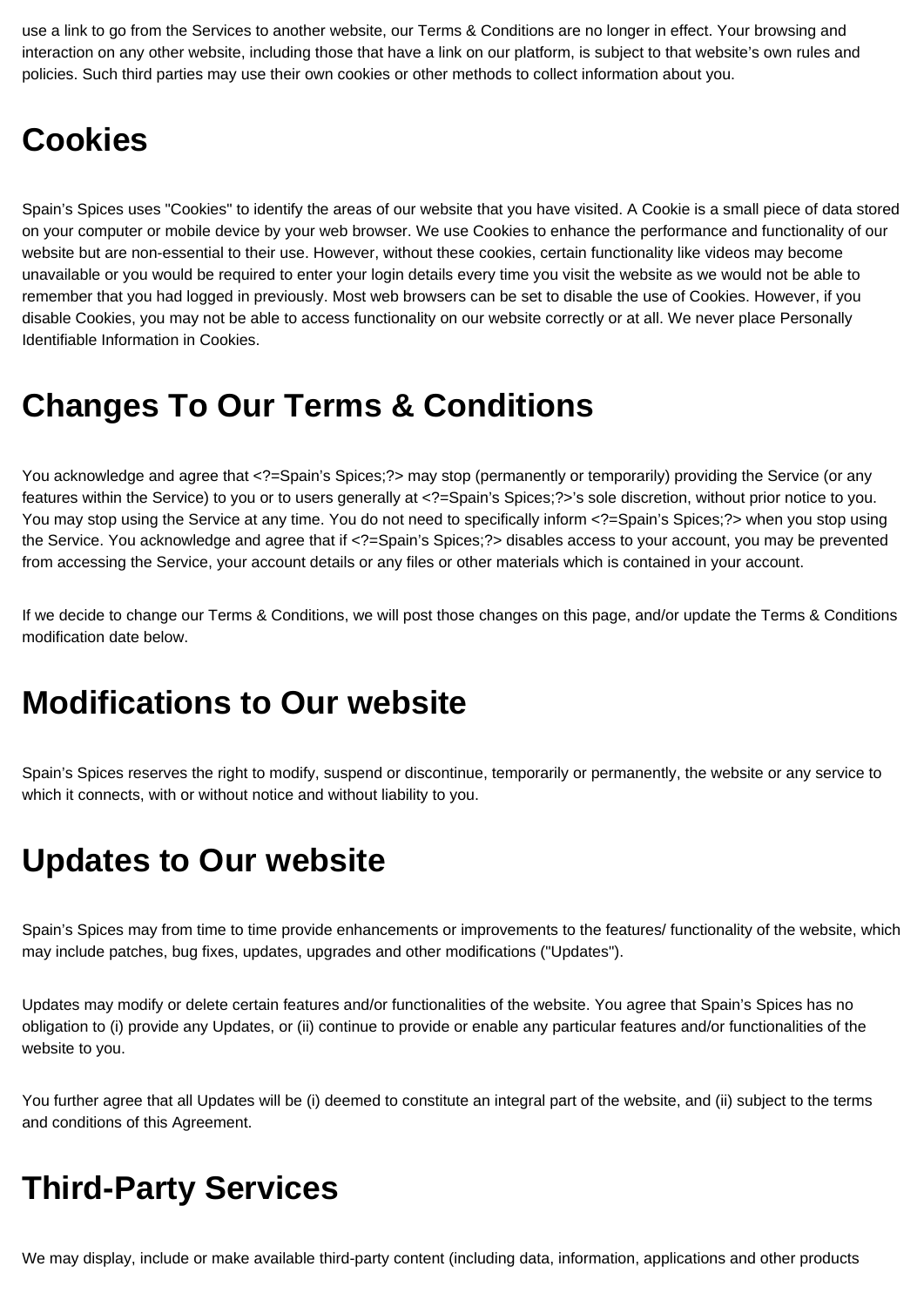services) or provide links to third-party websites or services ("Third- Party Services").

You acknowledge and agree that Spain's Spices shall not be responsible for any Third-Party Services, including their accuracy, completeness, timeliness, validity, copyright compliance, legality, decency, quality or any other aspect thereof. Spain's Spices does not assume and shall not have any liability or responsibility to you or any other person or entity for any Third-Party Services.

Third-Party Services and links thereto are provided solely as a convenience to you and you access and use them entirely at your own risk and subject to such third parties' terms and conditions.

### **Term and Termination**

This Agreement shall remain in effect until terminated by you or Spain's Spices.

Spain's Spices may, in its sole discretion, at any time and for any or no reason, suspend or terminate this Agreement with or without prior notice.

This Agreement will terminate immediately, without prior notice from Spain's Spices, in the event that you fail to comply with any provision of this Agreement. You may also terminate this Agreement by deleting the website and all copies thereof from your computer.

Upon termination of this Agreement, you shall cease all use of the website and delete all copies of the website from your computer.

Termination of this Agreement will not limit any of Spain's Spices's rights or remedies at law or in equity in case of breach by you (during the term of this Agreement) of any of your obligations under the present Agreement.

## **Copyright Infringement Notice**

If you are a copyright owner or such owner's agent and believe any material on our website constitutes an infringement on your copyright, please contact us setting forth the following information: (a) a physical or electronic signature of the copyright owner or a person authorized to act on his behalf; (b) identification of the material that is claimed to be infringing; (c) your contact information, including your address, telephone number, and an email; (d) a statement by you that you have a good faith belief that use of the material is not authorized by the copyright owners; and (e) the a statement that the information in the notification is accurate, and, under penalty of perjury you are authorized to act on behalf of the owner.

## **Indemnification**

You agree to indemnify and hold Spain's Spices and its parents, subsidiaries, affiliates, officers, employees, agents, partners and licensors (if any) harmless from any claim or demand, including reasonable attorneys' fees, due to or arising out of your: (a) use of the website; (b) violation of this Agreement or any law or regulation; or (c) violation of any right of a third party.

## **No Warranties**

The website is provided to you "AS IS" and "AS AVAILABLE" and with all faults and defects without warranty of any kind. To the maximum extent permitted under applicable law, Spain's Spices, on its own behalf and on behalf of its affiliates and its and their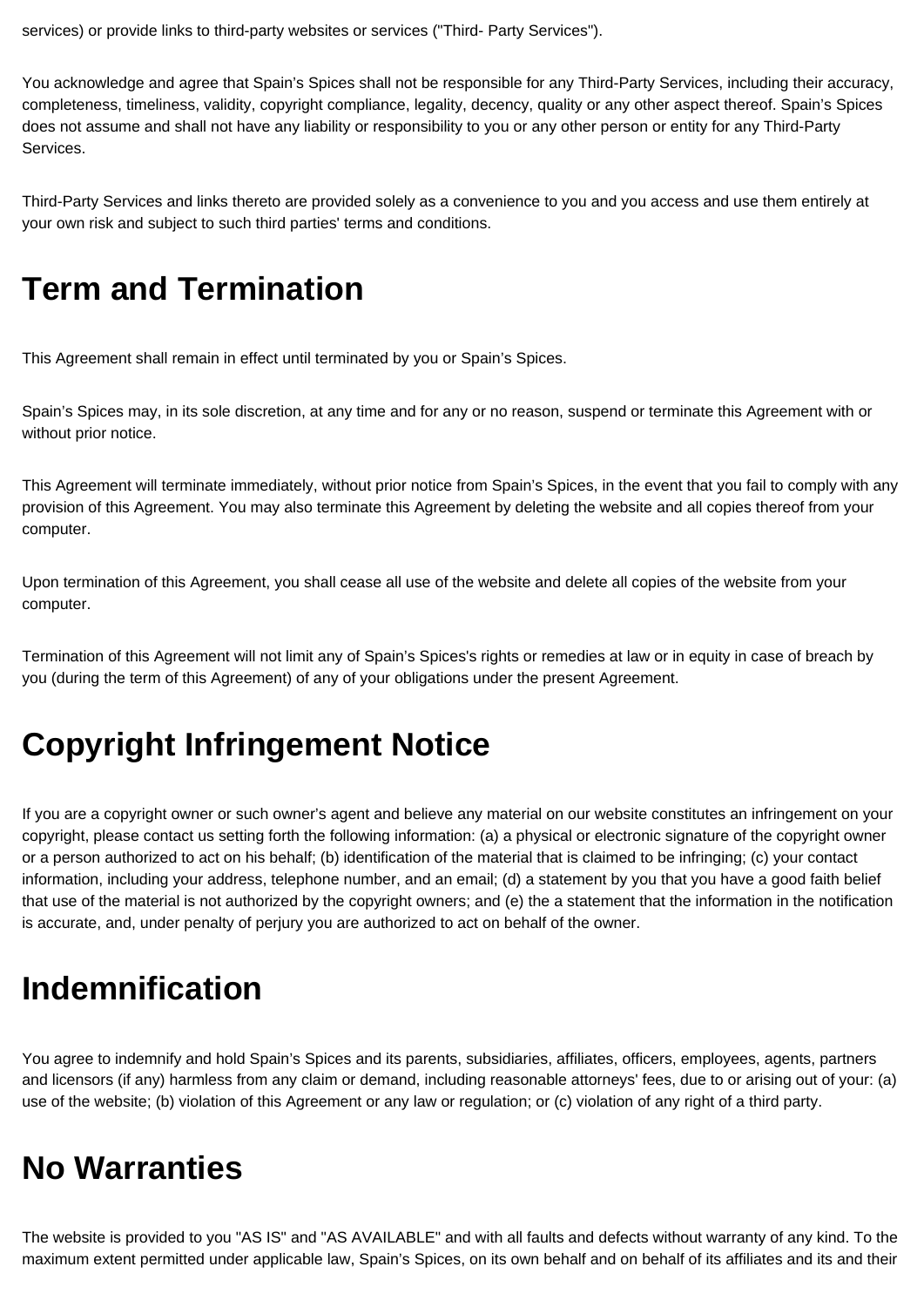respective licensors and service providers, expressly disclaims all warranties, whether express, implied, statutory or otherwise, with respect to the website, including all implied warranties of merchantability, fitness for a particular purpose, title and non-infringement, and warranties that may arise out of course of dealing, course of performance, usage or trade practice. Without limitation to the foregoing, Spain's Spices provides no warranty or undertaking, and makes no representation of any kind that the website will meet your requirements, achieve any intended results, be compatible or work with any other software, , systems or services, operate without interruption, meet any performance or reliability standards or be error free or that any errors or defects can or will be corrected.

Without limiting the foregoing, neither Spain's Spices nor any Spain's Spices's provider makes any representation or warranty of any kind, express or implied: (i) as to the operation or availability of the website, or the information, content, and materials or products included thereon; (ii) that the website will be uninterrupted or error-free; (iii) as to the accuracy, reliability, or currency of any information or content provided through the website; or (iv) that the website, its servers, the content, or e-mails sent from or on behalf of Spain's Spices are free of viruses, scripts, trojan horses, worms, malware, timebombs or other harmful components.

Some jurisdictions do not allow the exclusion of or limitations on implied warranties or the limitations on the applicable statutory rights of a consumer, so some or all of the above exclusions and limitations may not apply to you.

# **Limitation of Liability**

Notwithstanding any damages that you might incur, the entire liability of Spain's Spices and any of its suppliers under any provision of this Agreement and your exclusive remedy for all of the foregoing shall be limited to the amount actually paid by you for the website.

To the maximum extent permitted by applicable law, in no event shall Spain's Spices or its suppliers be liable for any special, incidental, indirect, or consequential damages whatsoever (including, but not limited to, damages for loss of profits, for loss of data or other information, for business interruption, for personal injury, for loss of privacy arising out of or in any way related to the use of or inability to use the website, third-party software and/or third-party hardware used with the website, or otherwise in connection with any provision of this Agreement), even if Spain's Spices or any supplier has been advised of the possibility of such damages and even if the remedy fails of its essential purpose.

Some states/jurisdictions do not allow the exclusion or limitation of incidental or consequential damages, so the above limitation or exclusion may not apply to you.

## **Severability**

If any provision of this Agreement is held to be unenforceable or invalid, such provision will be changed and interpreted to accomplish the objectives of such provision to the greatest extent possible under applicable law and the remaining provisions will continue in full force and effect.

This Agreement, together with the Privacy Policy and any other legal notices published by Spain's Spices on the Services, shall constitute the entire agreement between you and Spain's Spices concerning the Services. If any provision of this Agreement is deemed invalid by a court of competent jurisdiction, the invalidity of such provision shall not affect the validity of the remaining provisions of this Agreement, which shall remain in full force and effect. No waiver of any term of this Agreement shall be deemed a further or continuing waiver of such term or any other term, and Spain's Spices."'s" failure to assert any right or provision under this Agreement shall not constitute a waiver of such right or provision. YOU AND Spain's Spices AGREE THAT ANY CAUSE OF ACTION ARISING OUT OF OR RELATED TO THE SERVICES MUST COMMENCE WITHIN ONE (1) YEAR AFTER THE CAUSE OF ACTION ACCRUES. OTHERWISE, SUCH CAUSE OF ACTION IS PERMANENTLY BARRED.

## **Waiver**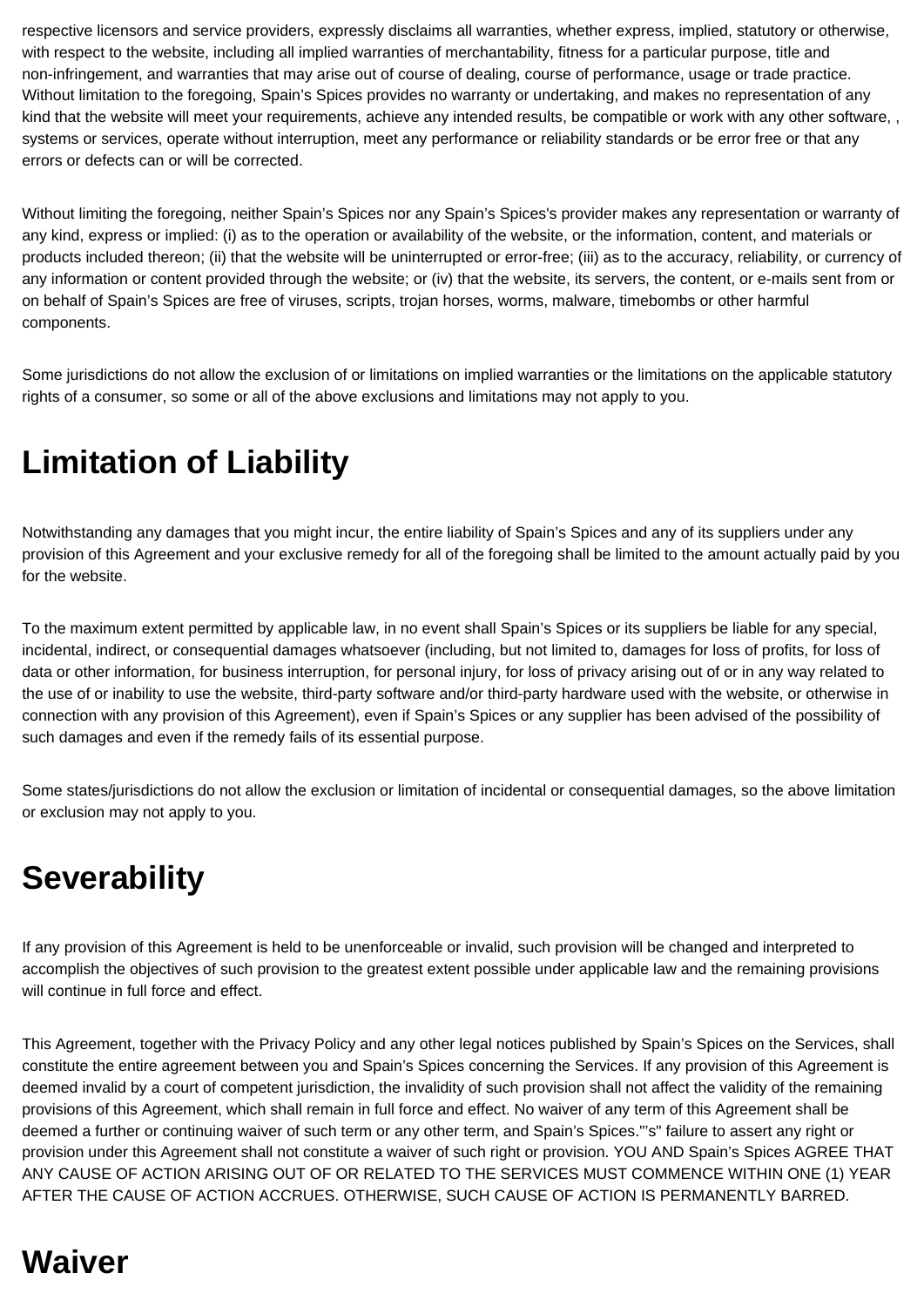Except as provided herein, the failure to exercise a right or to require performance of an obligation under this Agreement shall not effect a party's ability to exercise such right or require such performance at any time thereafter nor shall be the waiver of a breach constitute waiver of any subsequent breach.

o failure to exercise, and no delay in exercising, on the part of either party, any right or any power under this Agreement shall operate as a waiver of that right or power. Nor shall any single or partial exercise of any right or power under this Agreement preclude further exercise of that or any other right granted herein. In the event of a conflict between this Agreement and any applicable purchase or other terms, the terms of this Agreement shall govern.

## **Amendments to this Agreement**

Spain's Spices reserves the right, at its sole discretion, to modify or replace this Agreement at any time. If a revision is material we will provide at least 30 days' notice prior to any new terms taking effect. What constitutes a material change will be determined at our sole discretion.

By continuing to access or use our website after any revisions become effective, you agree to be bound by the revised terms. If you do not agree to the new terms, you are no longer authorized to use Spain's Spices.

## **Entire Agreement**

The Agreement constitutes the entire agreement between you and Spain's Spices regarding your use of the website and supersedes all prior and contemporaneous written or oral agreements between you and Spain's Spices.

You may be subject to additional terms and conditions that apply when you use or purchase other Spain's Spices's services, which Spain's Spices will provide to you at the time of such use or purchase.

## **Updates to Our Terms**

We may change our Service and policies, and we may need to make changes to these Terms so that they accurately reflect our Service and policies. Unless otherwise required by law, we will notify you (for example, through our Service) before we make changes to these Terms and give you an opportunity to review them before they go into effect. Then, if you continue to use the Service, you will be bound by the updated Terms. If you do not want to agree to these or any updated Terms, you can delete your account.

## **Intellectual Property**

The website and its entire contents, features and functionality (including but not limited to all information, software, text, displays, images, video and audio, and the design, selection and arrangement thereof), are owned by Spain's Spices, its licensors or other providers of such material and are protected by United States and international copyright, trademark, patent, trade secret and other intellectual property or proprietary rights laws. The material may not be copied, modified, reproduced, downloaded or distributed in any way, in whole or in part, without the express prior written permission of Spain's Spices, unless and except as is expressly provided in these Terms & Conditions. Any unauthorized use of the material is prohibited.

## **Agreement to Arbitrate**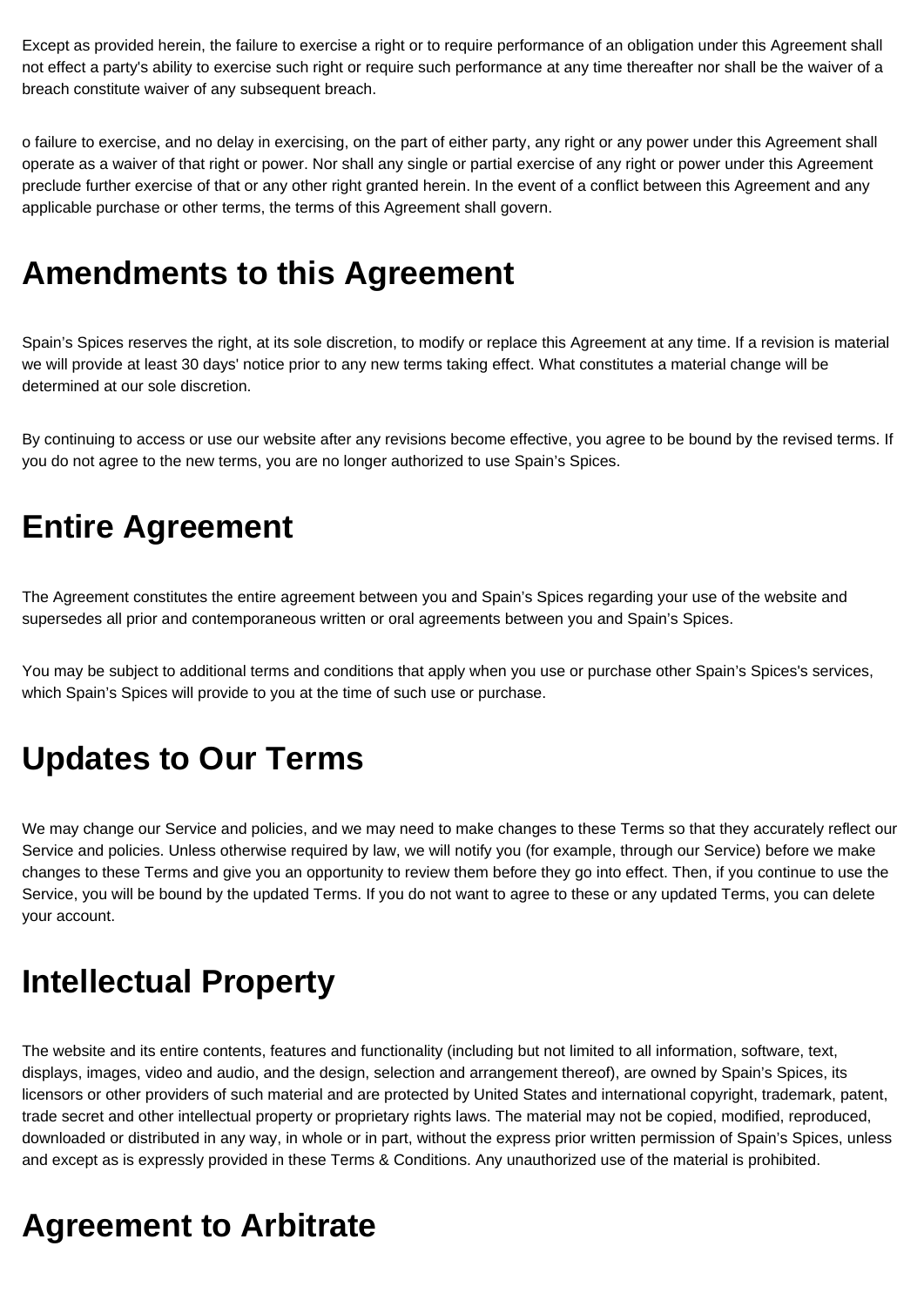This section applies to any dispute EXCEPT IT DOESN'T INCLUDE A DISPUTE RELATING TO CLAIMS FOR INJUNCTIVE OR EQUITABLE RELIEF REGARDING THE ENFORCEMENT OR VALIDITY OF YOUR OR Spain's Spices."'s" INTELLECTUAL PROPERTY RIGHTS. The term "dispute" means any dispute, action, or other controversy between you and Spain's Spices concerning the Services or this agreement, whether in contract, warranty, tort, statute, regulation, ordinance, or any other legal or equitable basis. "Dispute" will be given the broadest possible meaning allowable under law.

## **Notice of Dispute**

In the event of a dispute, you or Spain's Spices must give the other a Notice of Dispute, which is a written statement that sets forth the name, address, and contact information of the party giving it, the facts giving rise to the dispute, and the relief requested. You must send any Notice of Dispute via email to: . Spain's Spices will send any Notice of Dispute to you by mail to your address if we have it, or otherwise to your email address. You and Spain's Spices will attempt to resolve any dispute through informal negotiation within sixty (60) days from the date the Notice of Dispute is sent. After sixty (60) days, you or Spain's Spices may commence arbitration.

# **Binding Arbitration**

If you and Spain's Spices don't resolve any dispute by informal negotiation, any other effort to resolve the dispute will be conducted exclusively by binding arbitration as described in this section. You are giving up the right to litigate (or participate in as a party or class member) all disputes in court before a judge or jury. The dispute shall be settled by binding arbitration in accordance with the commercial arbitration rules of the American Arbitration Association. Either party may seek any interim or preliminary injunctive relief from any court of competent jurisdiction, as necessary to protect the party's rights or property pending the completion of arbitration. Any and all legal, accounting, and other costs, fees, and expenses incurred by the prevailing party shall be borne by the non-prevailing party.

## **Submissions and Privacy**

In the event that you submit or post any ideas, creative suggestions, designs, photographs, information, advertisements, data or proposals, including ideas for new or improved products, services, features, technologies or promotions, you expressly agree that such submissions will automatically be treated as non-confidential and non-proprietary and will become the sole property of Spain's Spices without any compensation or credit to you whatsoever. Spain's Spices and its affiliates shall have no obligations with respect to such submissions or posts and may use the ideas contained in such submissions or posts for any purposes in any medium in perpetuity, including, but not limited to, developing, manufacturing, and marketing products and services using such ideas.

## **Promotions**

Spain's Spices may, from time to time, include contests, promotions, sweepstakes, or other activities ("Promotions") that require you to submit material or information concerning yourself. Please note that all Promotions may be governed by separate rules that may contain certain eligibility requirements, such as restrictions as to age and geographic location. You are responsible to read all Promotions rules to determine whether or not you are eligible to participate. If you enter any Promotion, you agree to abide by and to comply with all Promotions Rules.

Additional terms and conditions may apply to purchases of goods or services on or through the Services, which terms and conditions are made a part of this Agreement by this reference.

# **Typographical Errors**